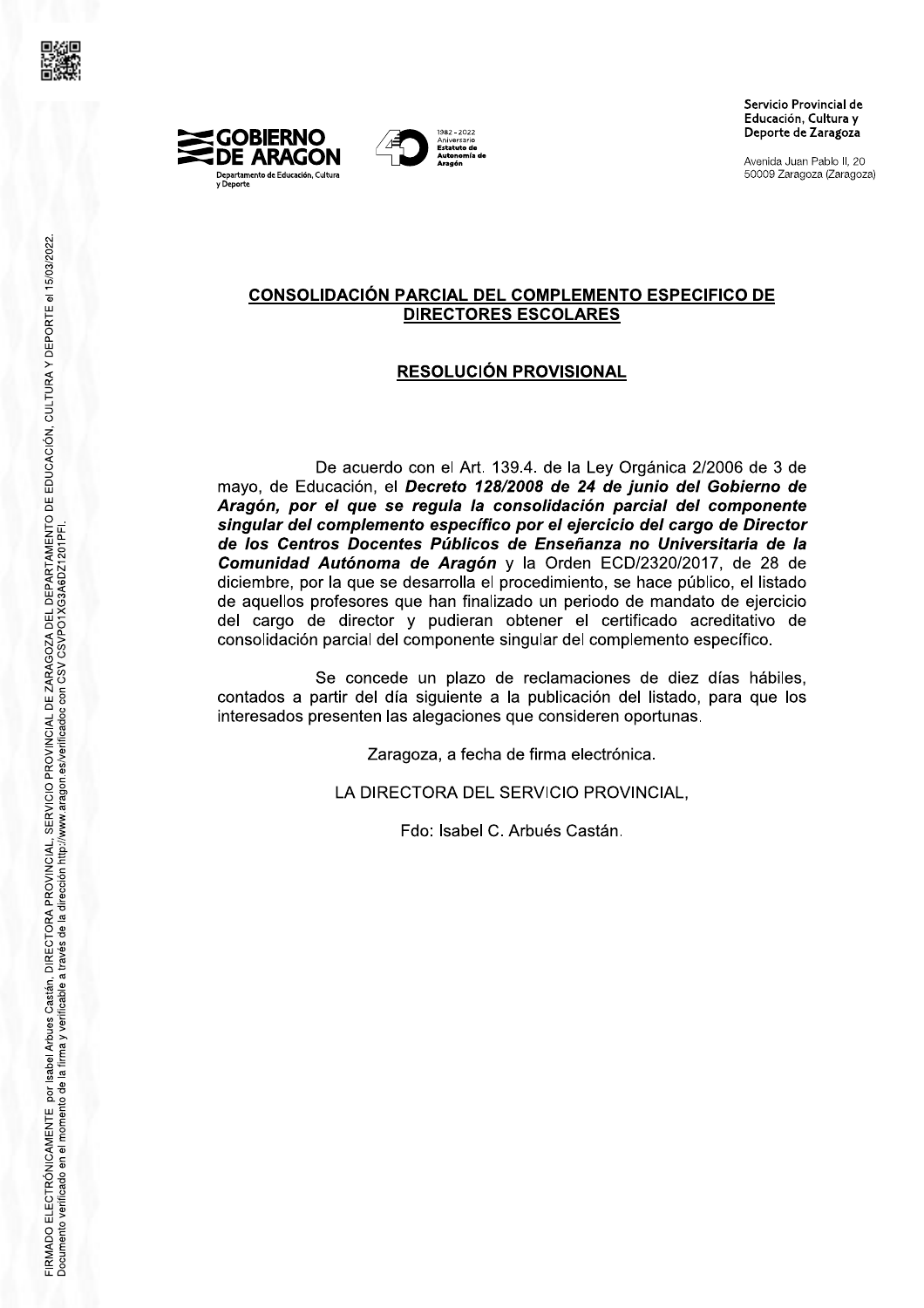



Avenida Juan Pablo II. 20 50009 Zaragoza (Zaragoza)

### Catedráticos y Profesores de Enseñanza Secundaria, Profesores Técnicos de Formación Profesional, Catedráticos y Profesores de Escuelas Oficiales de Idiomas, Catedráticos y Profesores de Música y Artes Escénicas, Catedráticos, Profesores y Maestros de Taller de Artes Plásticas y Diseño

### RELACIÓN DE PROFESORES QUE CUMPLEN LOS REQUISITOS PARA LA CONSOLIDACIÓN PARCIAL DEL COMPLEMENTO ESPECÍFICO DE LOS DIRECTORES DE CENTROS PÚBLICOS SEGÚN EL DECRETO 128/2008 DE 24 DE JUNIO (B.O.A. DE 7 DE JULIO).

| <b>D.N.I.</b> | <b>APELLIDOS Y NOMBRE</b>                        | <b>CENTRO</b>                                                      | <b>EJERCICIO</b><br><b>DIRECCIÓN</b> |                 | $\frac{9}{6}$ | <b>TIPO</b> | <b>FECHA</b>   |
|---------------|--------------------------------------------------|--------------------------------------------------------------------|--------------------------------------|-----------------|---------------|-------------|----------------|
|               |                                                  |                                                                    | <b>AÑOS</b>                          | <b>MANDATOS</b> |               |             | <b>EFECTOS</b> |
| ***4970**     | ARANA GIMÉNEZ, ISABEL CRUZ                       | I.E.S. PABLO SERRANO - ZARAGOZA                                    | 12                                   | 3               | 60            | B           | 01/07/2021     |
| ***4375**     | <b>BAJEN GARCIA, EVA MARIA</b>                   | I.E.S. CINCO VILLAS - EJEA DE LOS CABALLEROS                       | 4                                    |                 | 25            | C.          | Continúa       |
| ***2825**     | <b>BARRIOS ARRANZ, FELIPE</b>                    | I.E.S. JERÓNIMO ZURITA – ZARAGOZA                                  | 4                                    |                 | 25            | C.          | Continúa       |
| ***8721**     | ESTEBAN VICENTE, M. CARMEN                       | MÚSICA<br>DE.<br>CONSERVATORIO SUPERIOR<br>DE<br>ARAGÓN - ZARAGOZA | 4                                    |                 | 25            | A           | 01/07/2021     |
| ***0428**     | FUERTES GARCÉS DEL GARRO, JOSÉ<br><b>ANTONIO</b> | I.E.S. SANTIAGO HERNÁNDEZ – ZARAGOZA                               | 12                                   | 3               | 60            | B           | Continúa       |
| ***4270**     | GOMEZ ARTAL, MARIA LUISA                         | I.E.S. COMUNIDAD DE DAROCA - DAROCA                                | 4                                    |                 | 25            | D           | 01/07/2021     |
| ***8332**     | HERGUEDAS FRANCES, ESTHER                        | I.E.S. DE LA PUEBLA DE ALFINDÉN – LA PUEBLA DE<br><b>ALFINDEN</b>  | 4                                    |                 | 25            | C           | Continúa       |
| ***1221**     | JARNE MUNILLA, AMALIA CARMEN                     | E.O.I. $N^{\circ}$ 1 - ZARAGOZA                                    | 4                                    |                 | 25            | A           | Continúa       |
| ***0448**     | PELLEGERO USÓN, M. LUISA                         | ESCUELA SUPERIOR DE DISEÑO DE ARAGÓN -<br>ZARAGOZA                 | 8                                    | 2               | 40            | A           | Continúa       |
| ***5082**     | REDONDO REDONDO, JOSÉ ARMANDO                    | I.E.S. SIGLO XXI - PEDROLA                                         | 8                                    | $\mathcal{P}$   | 40            | C.          | 01/07/2021     |
| ***2560**     | ROYO MUÑOZ, TERESA LUCÍA                         | <b>I.E.S. TIEMPOS MODERNOS - ZARAGOZA</b>                          | 4                                    |                 | 25            | B           | Continúa       |
| ***0568**     | ZALDIVAR TRIS, FRANCISCO                         | I.E.S. RÍO ARBA – TAUSTE                                           | 8                                    | $\mathcal{P}$   | 40            | C.          | 01/07/2021     |

Zaragoza, a 15 de marzo de 2022.

同类间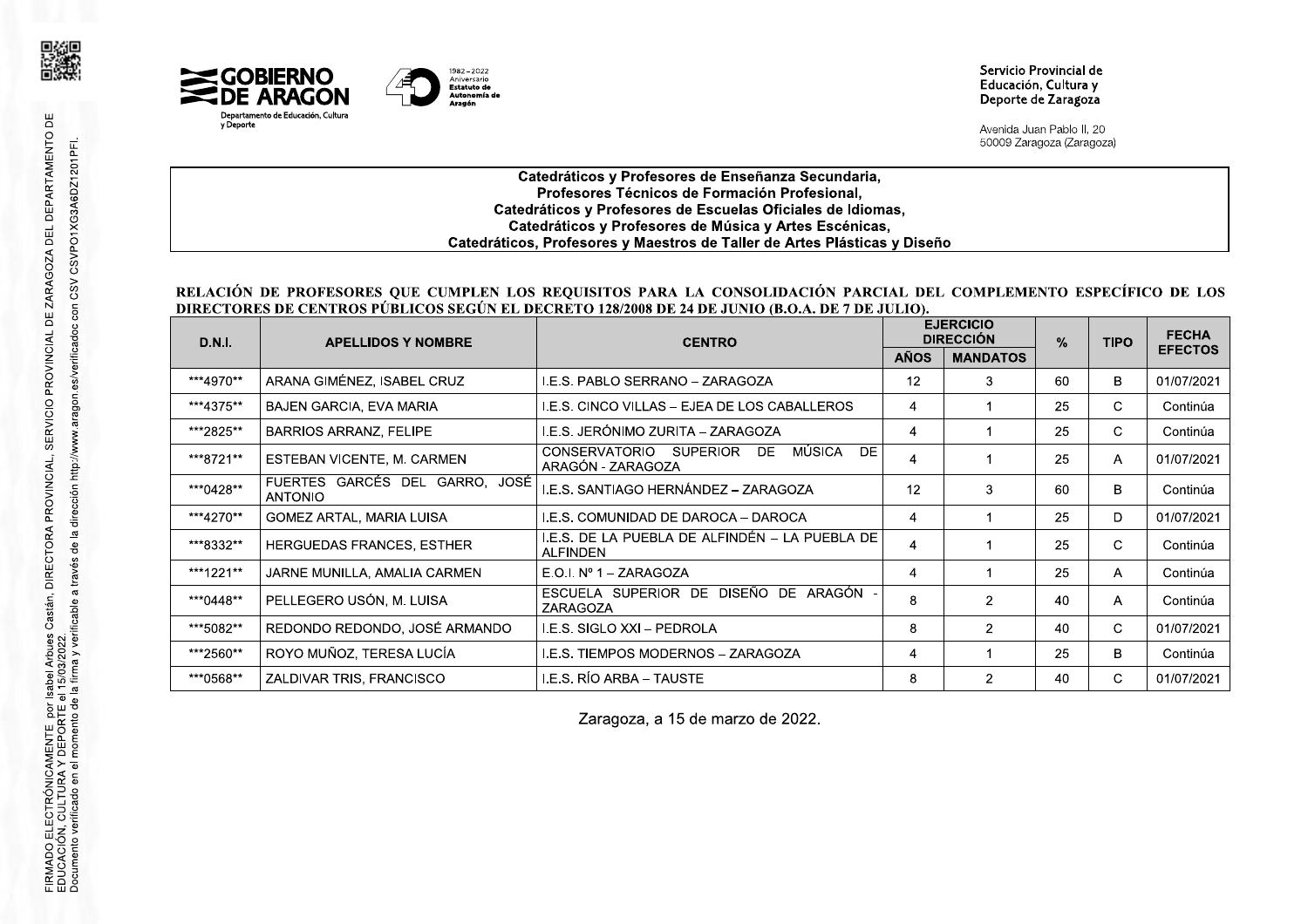



# MAESTROS

# *MAESTROS<br>DUISITOS PARA LA CONSOLIDACI*

|                                                                                                                                                                                                                        |                                          | <b>CUERPO DE MAESTROS</b>        |             |      |               | 50009 Zaragoza (Zaragoza) |
|------------------------------------------------------------------------------------------------------------------------------------------------------------------------------------------------------------------------|------------------------------------------|----------------------------------|-------------|------|---------------|---------------------------|
| RELACION DE MAESTROS QUE CUMPLEN LOS REQUISITOS PARA LA CONSOLIDACIÓN PARCIAL DEL<br><b>COMPLEMENTO ESPECIFICO DE LOS DIRECTORES DE CENTROS PUBLICOS</b><br>SEGÚN DECRETO 128/2008 DE 24 DE JUNIO (BOA DE 7 DE JULIO). |                                          |                                  |             |      |               |                           |
| <b>DNI</b>                                                                                                                                                                                                             | <b>APELLIDOS Y NOMBRE</b>                | <b>CENTRO</b>                    | <b>TIPO</b> | AÑOS | $\frac{0}{0}$ | <b>EFECTOS</b>            |
| 29120234A                                                                                                                                                                                                              | BAZAN FRAGO, ANA MARIA                   | L' ALBARDÍN                      | F           | 4    | 25            | 1-7-2021                  |
| 17747718K                                                                                                                                                                                                              | CARTIEL BACHILLER, MARIA TERESA          | <b>CPI JULIO VERNE</b>           | B           | 8    | 40            | 1-7-2021                  |
| 17869003G                                                                                                                                                                                                              | ESCABOSA CARABALLO, MARIA TERESA         | <b>CEIP TENERÍAS</b>             | C           | 12   | 60            | $1 - 7 - 2021$            |
| 72971751L1                                                                                                                                                                                                             | <b>GARCIA ABAN, PAOLA</b>                | CEIP INFANTA ELENA-UTEBO         | D           | 8    | 40            | $1 - 7 - 2021$            |
| 25465279R                                                                                                                                                                                                              | GIMENO CAMPOS, M. CRUZ                   | CPI ZARAGOZA SUR                 | C           | 4    | 25            | 1-7-2021                  |
|                                                                                                                                                                                                                        |                                          |                                  | C           | 12   | 60            | 1-7-2021                  |
| 25430084L                                                                                                                                                                                                              | <b>GRACIA MILLAN, ROSA</b>               | CEIP GUSTAVO ADOLFO BÉCQUER      |             |      |               |                           |
| 25477958F                                                                                                                                                                                                              | JAVIERRE ALCINA, MONICA                  | CEIP FERNANDO EL CATÓLICO-QUINTO | D           | 4    | 25            | 1-7-2021                  |
| 17431364D                                                                                                                                                                                                              | MARTINEZ CAYUELA, MIGUEL ANGEL           | CEIP RÍO EBRO-ZARAGOZA           | B           | 12   | 60            | 1-7-2021                  |
| 17205284L                                                                                                                                                                                                              | PEGUERO FERRER, PEDRO                    | <b>CEE ALBORADA</b>              | B           | 12   | 60            | 1-7-2021                  |
| 29099278T                                                                                                                                                                                                              | ROSA DE LA FUENTE, FERNANDO JAVIER DE LA | DIPUTACIÓN PROVINCIAL            | Е           | 8    | 40            | 1-7-2021                  |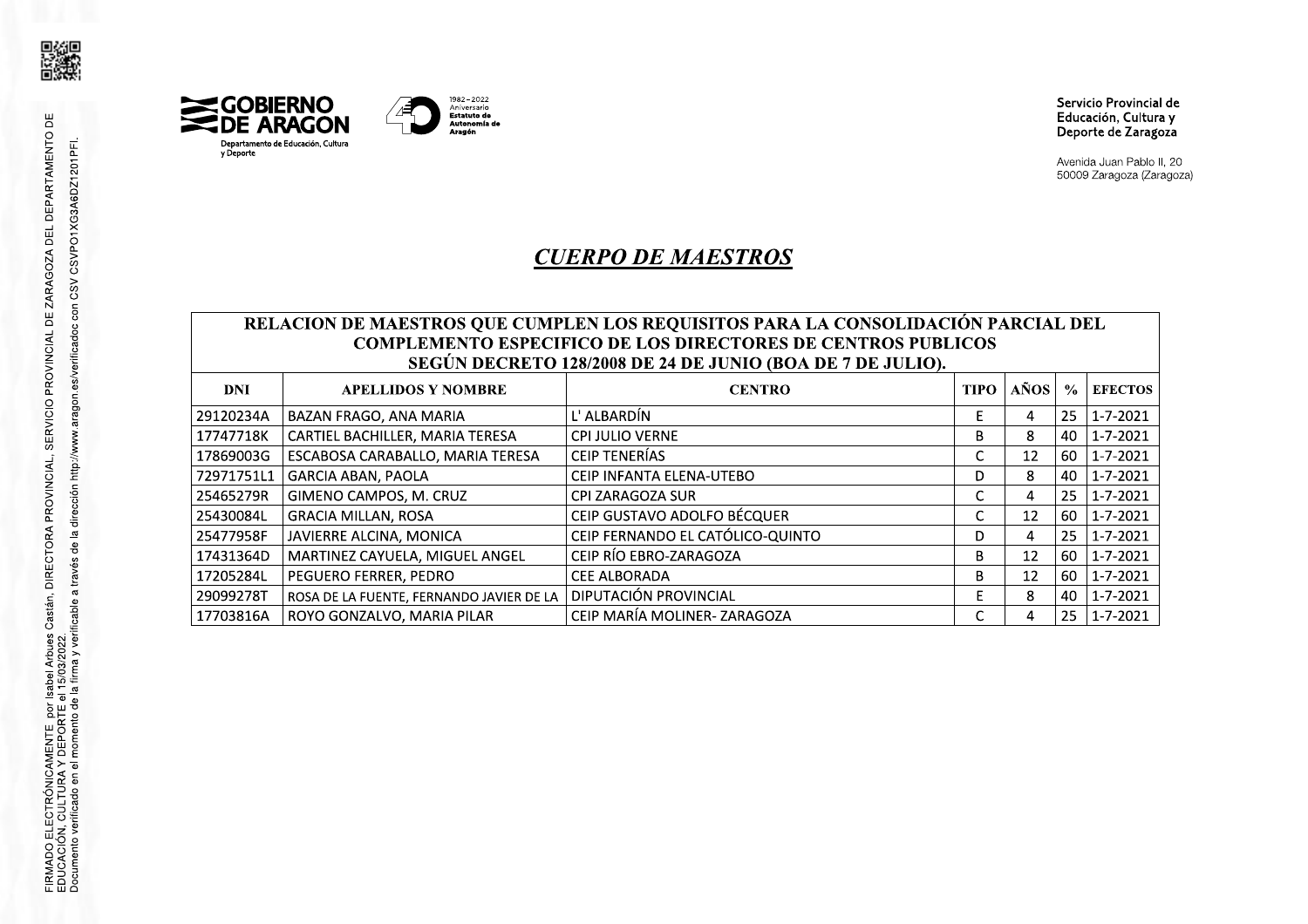





1982-2022 Aniversario **Latuto de**<br>Autonomía de Aragón

Servicio Provincial de Educación, Cultura y Deporte de Zaragoza

Avenida Juan Pablo II, 20 50009 Zaragoza (Zaragoza)

### RELACION DE MAESTROS QUE CUMPLEN LOS REQUISITOS PARA LA CONSOLIDACIÓN PARCIAL DEL **COMPLEMENTO ESPECIFICO DE LOS DIRECTORES DE CENTROS PUBLICOS** SEGÚN DECRETO 128/2008 DE 24 DE JUNIO (BOA DE 7 DE JULIO).

| <b>DNI</b> | <b>APELLIDOS Y NOMBRE</b>                  | <b>CENTRO</b>                                 | <b>TIPO</b>    | AÑOS                     | $\frac{6}{2}$   | <b>EFECTOS</b>  |
|------------|--------------------------------------------|-----------------------------------------------|----------------|--------------------------|-----------------|-----------------|
| 73068330K  | ASIN BORAO, M. CARMEN                      | CEIP LUIS GARCÍA SÁINZ-FUENTES DE EBRO        | $\mathcal{C}$  | $\overline{\mathcal{A}}$ | 25              | <b>CONTINÚA</b> |
| 25476297W  | <b>AZNAR BRIEBA, MARIA</b>                 | CEIP LUCIENT BRIET-ZARAGOZA                   | $\overline{B}$ | $\overline{4}$           | 25              | <b>CONTINÚA</b> |
|            | 25163570Y   BLANCO GONZÁLEZ, JULIO ALFONSO | CEIP BENEDICTO XIII-ILLUECA                   | $\mathcal{C}$  | 8                        | 40              | <b>CONTINÚA</b> |
| 25439532Z  | <b>BRETO GUALLAR, CONCEPCION</b>           | CEIP PARQUE EUROPA-UTEBO                      | $\overline{C}$ | $\overline{4}$           |                 | $25$ CONTINUA   |
| 11894095J  | <b>BUEY CORDERO, ANA ISABEL</b>            | CEPA EMILIO NAVARRO-UTEBO                     | D              | 8                        |                 | $40$ CONTINÚA   |
| 17717106E  | CALLEJAS MELLADO,LUCIO MANUEL              | CEIP FERNANDO EL CATÓLICO-ZARAGOZA            | $\mathbf D$    | 8                        | 40 <sup>1</sup> | <b>CONTINÚA</b> |
| 18169245G  | CALVO PÉREZ, ANDRÉS                        | CEIP SAN ROQUE-MARÍA D HUERVA                 | Ċ              | 8                        | 40              | <b>CONTINÚA</b> |
| 17723342W  | CANO CHUECA, MARIA JOSEFA                  | CPI PARQUE VENECIA-ZARAGOZA                   | $\overline{B}$ | $\overline{4}$           |                 | $25$ CONTINÚA   |
| 17451405V  | CIHUELA JOVEN, RAQUEL                      | CEIP SALVADOR MINGUIJÓN-CALATAYUD             | D              | 8                        |                 | 40 CONTINÚA     |
| 25179878F  | CIVERA MARIN, RICARDO                      | CPI EL ESPARTIDERO-ZARAGOZA                   | B              | $\overline{4}$           |                 | $25$ CONTINÚA   |
| 17439459P  | <b>CUARTERO MAESTRO, ANA JESUS</b>         | CEIP LUCAS ARRIBAS-MORATA DE JALÓN            | E              | 8                        |                 | 40 CONTINÚA     |
| 76917169V  | DOMINGUEZ BROTO, EVANGELINA                | CRA LAS VIÑAS-FUENDEJALÓN                     | E              | $\overline{4}$           |                 | $25$ CONTINUA   |
| 25178045Z  | EGIDO ROLDAN, DANIEL                       | CEIP CÉSAR AUGUSTO-ZARAGOZA                   | $\overline{C}$ | $\overline{4}$           |                 | $25$ CONTINUA   |
| 72988449L  | ESCALADA ARCE, M. ALEJANDRA                | CEIP MATEO VALERO-ALFAMÉN                     | D              | $\overline{12}$          |                 | $60$ CONTINUA   |
| 72969204W  | FERNANDEZ DE HEREDIA AMOROS, JUAN          | CRA EL ENEBRO-SABIÑÁN                         | E              | $\overline{A}$           |                 | $25$ CONTINÚA   |
| 17737295V  | FRANCO GUILLEN, ANA MARIA                  | CPI VAL DE LA ATALAYA-MARIA DE HUERVA         | $\overline{B}$ | 8                        |                 | $40$ CONTINÚA   |
|            | 17162053M   FRUTOS IRUJO, JOSE MANUEL      | CPEPA MARGEN IZQUIERDA-ZARAGOZA               | $\mathcal{C}$  | $\overline{4}$           |                 | $25$ CONTINUA   |
| 25428893R  | <b>GRIMA BARBERO, CARLOS</b>               | CEIP PILAR BAYONA-CUARTE DE HUERVA            | B              | 8                        |                 | $40$ CONTINÚA   |
| 25439540E  | <b>GUILLEN SANTOS, BERTA</b>               | CEIP MARIANO CASTILLO-VILLAMAYOR DE GÁLLEGO   | D              | 12                       |                 | $60$ CONTINUA   |
| 17757957W  | <b>JIMENEZ VICENTE, SARA CARMEN</b>        | CEIP PUERTA DE SANCHO-ZARAGOZA                | $\mathbf B$    | $\overline{4}$           |                 | $25$ CONTINÚA   |
| 29098067P  | LALAGUNA SERRANO, MARIA GEMMA              | <b>CEIP MANLIA-MALLÉN</b>                     | B              | $\overline{4}$           | 25              | <b>CONTINÚA</b> |
| 17162600T  | LONGARES MONREAL, MARIA PILAR              | CEIP GLORIA ARENILLAS-ZARAGOZA                | $\overline{D}$ | $\overline{4}$           | 25              | CONTINÚA        |
| 25433782Z  | LOSILLA IRACHE, SUSANA                     | CEIP PINTOR PRADILLA-VILLANUEVA DE GÁLLEGO    | $\mathcal{C}$  | $\overline{4}$           |                 | $25$ CONTINUA   |
| 17452376E  | <b>LOZANO HERRERO,REBECA</b>               | CRA CUEVAS DEL JALÓN-LUMPIAQUE                | $\mathbf D$    | $\overline{4}$           |                 | $25$ CONTINUA   |
| 76922896V  | LUCEA BES, ALEJANDRA                       | CEIP SAN JAVIER-ESCATRÓN                      | E              | $\overline{4}$           |                 | $25$ CONTINUA   |
| 73068506J  | MIGUEL ZARRALANGA, JOSE IGNACIO            | CEIP REINO DE ARAGÓN-LA PUEBLA DE ALFINDÉN    | $\overline{C}$ | 8                        |                 | $60$ CONTINÚA   |
| 17436889Z  | MONTERO YUS, M PILAR                       | CEIP NERTÓBRIGA-LA ALMUNIA                    | $\mathbf C$    | 8                        |                 | $60$ CONTINUA   |
| 25154621G  | MUÑOZ CUEVAS, OLGA MARIA                   | CPEPA DE LA ALMUNIA-LA ALMUNIA DE DOÑA GODINA | D              | $\overline{4}$           | 25              | <b>CONTINÚA</b> |
| 17216474P  | MUR LOPE, MOLGA                            | CEIP DOCTOR AZÚA-ZARAGOZA                     | $\bf{B}$       | 8                        |                 | $40$ CONTINÚA   |